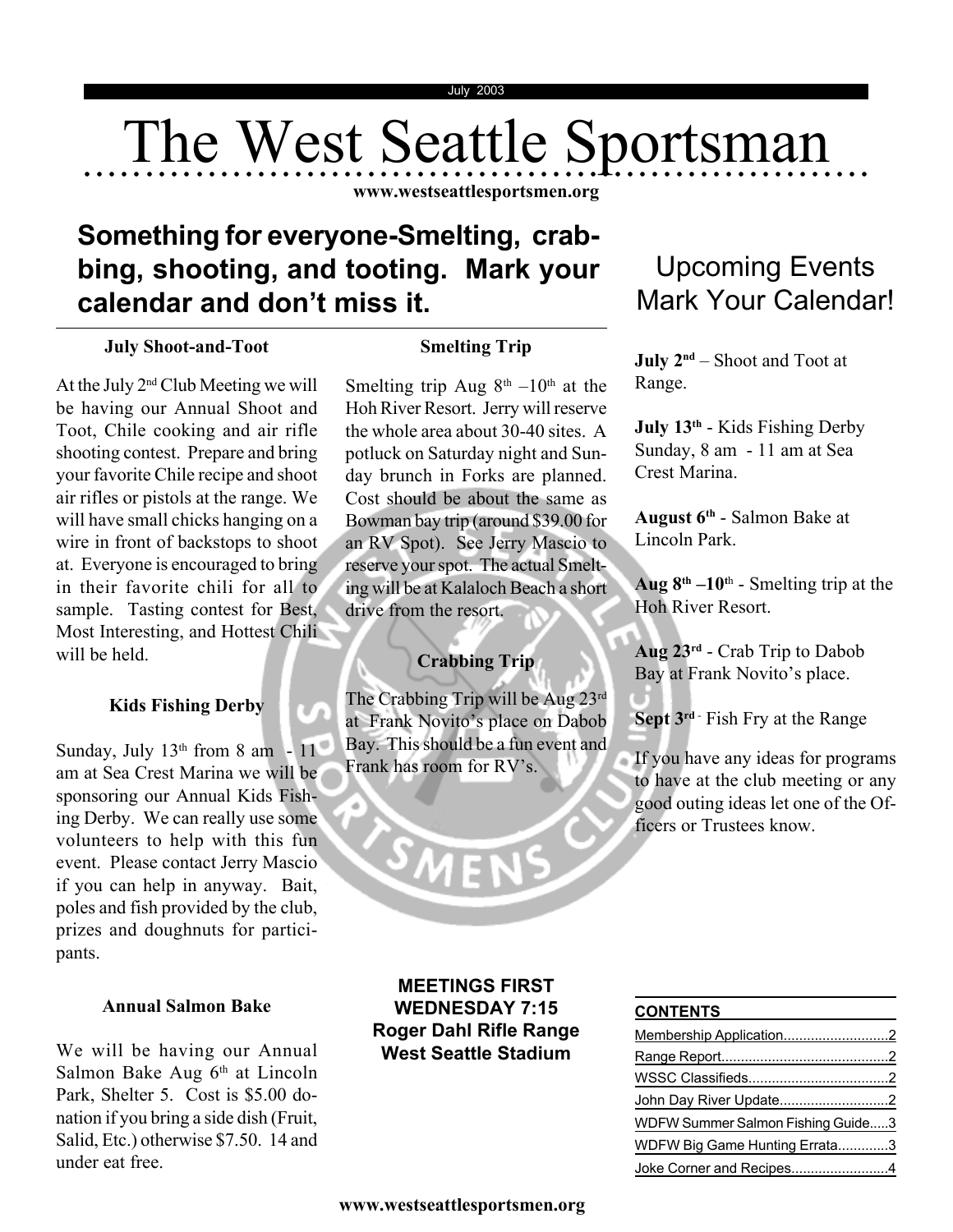#### July 2003

#### **Range Report June 18, 2003**

The next hunter education classes are August 21, 23, and 24, September 4, 6, and 7. Gary, Richard, Steve, Mike and any others interested in being an instructor mark your calendar.

The following items are on order, just waiting for them to come in: Fan due about the first week in July. Backstop due the end of July. Filter box and filters due about the middle of July. The next and last big item is the ducting, will lock this in by the first of July.

**WSSC Classifieds For Sale: 1984 23' Comfort Travel Trailer** Sleeps 6, excellent condition Lots of new items price \$2500.00. Contact Frank Novito.

#### **John Day River Update:**

WSSC Member, Aron Lundstrom and I fished the John Day River again last week and found that the lure of choice for the big Smallmouths is Rapalla Minnows in the colors of Perch and Metallic Gold. In addition to our success with these lures, we found that all the trophy photos hanging in the various baitshops, and stores in town had these type of plugs hanging out of the mouths of the big fish. Be sure, however, to bring a couple of rods with you, one with plugs and one with the 3"- 4" Mister Twister Exude Grub with 1/8 - 1/4 oz lead head jig for the lunkers that lay in the holes. One more thing, the smoked rib dinner at Service Creek Cafe is out of this world!



The West Seattle Sportsmen's Club was founded in 1934 by a group of fourteen men who had the foresight to see that sportsmen, in a united group, would present views, be better heard and achieve goals that were not possible when action as unorganized individuals. The ambitions of these charter members, who strove for the propagation of wildlife and habitat as well as the conservation of all our natural resources, has proven prophetic, for today multitudes of individuals and sporting groups are carrying on the job of conserving the remaining outdoor assets of natural America. The West Seattle Sportsmen's Club helps lead in this fight in the state of Washington. A member has the opportunity to join others in formulating club action in achieving and maintaining these goals.

However, "all work and no play" is not the format of the club. Many events are spaced throughout the year to insure a member many chances to participate in sportsmen's activities. For \$25, what more could a man ask than the opportunity to go salmon fishing with a group of his friends on a charter boat, fresh water fishing with other members and their families, have a salmon bake, a clam feed, or attend a banquet especially for the ladies. But there's more - he can shoot on the club range, go rabbit hunting, and if nothing else, should get \$25 worth just by watching the kids of the community have a real ball at the Kid's Fishing Derby. To sum it all up, a guy gets at least a hundred dollars worth of fun out of a year's membership.

| <b>MEMBERSHIP APPLICATION</b><br><b>WEST SEATTLE SPORTSMEN'S CLUB</b>                                                                                                                                                                                                                                             |  |  |  |  |  |
|-------------------------------------------------------------------------------------------------------------------------------------------------------------------------------------------------------------------------------------------------------------------------------------------------------------------|--|--|--|--|--|
| Date<br>of , Washington,<br>being interested in the propagation and conservation of game birds, game animals,<br>and fish in the State of Washington, do hereby apply for membership in the WEST<br>SEATTLE SPORTSMEN'S CLUB and tender herewith the sum of \$ in<br>payment of one year's dues.                  |  |  |  |  |  |
| "I solemnly swear that I will abide by the Constitution and By-Laws of the West<br>Seattle Sportsmen's Club and help in its up-building and I will not willfully disobey<br>the Game Laws wherever I fish or hunt. I will always be a true sportsman both in<br>the field and to my brother members at all times. |  |  |  |  |  |
| Signed                                                                                                                                                                                                                                                                                                            |  |  |  |  |  |
| <b>Street Address</b><br>City<br>. Zip                                                                                                                                                                                                                                                                            |  |  |  |  |  |
| Phone<br>Recommended<br>by                                                                                                                                                                                                                                                                                        |  |  |  |  |  |
|                                                                                                                                                                                                                                                                                                                   |  |  |  |  |  |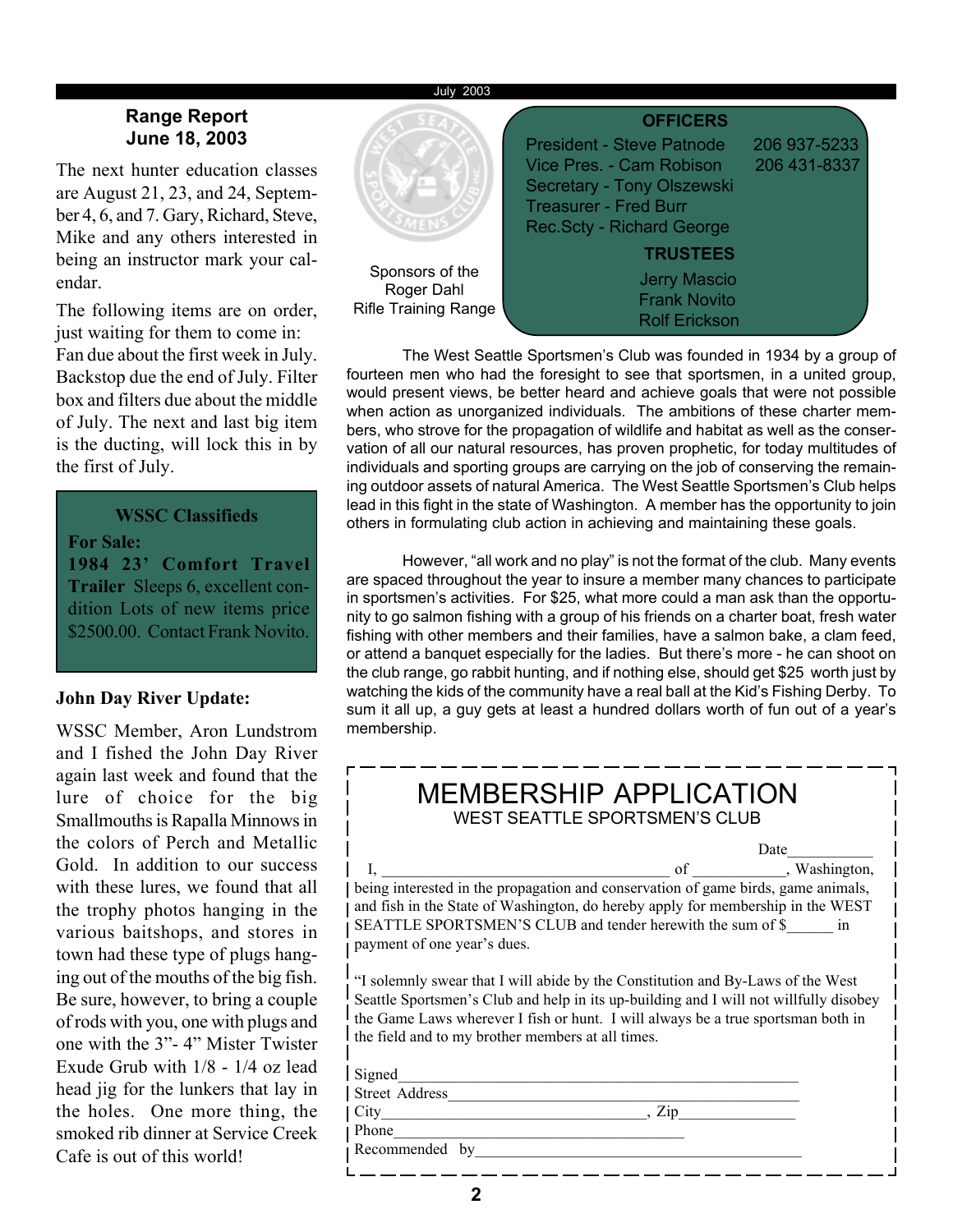## **WDFW summer salmon fishing guide now available**

OLYMPIA - The Washington Department of Fish and Wildlife (WDFW) has produced a salmon fishing guide to highlight some of the many opportunities available to anglers this summer.

Salmon anglers this summer are expected to reap the benefits of excellent ocean survival conditions for salmon, as well as improving freshwater conditions for spawners and juvenile fish, said WDFW Director Jeff Koenings.

"Washington has some of the best salmon-fishing opportunities in the world, and this year we are expecting great action along the coast, in Puget Sound and in many rivers as well," Koenings said.

The summer salmon fishing guide, available on line through WDFW's website, features advice on when and where recreational anglers can take advantage of what is expected to be an excellent summer of salmon-fishing opportunities throughout western Washington. A limited number of the guides will be available through WDFW regional offices, license dealers, visitors' centers and other locations throughout the state.

The guide gives anglers tips on where to fish for salmon, including some beach areas, and where anglers can expect to find pink salmon, which generally return to north-

### **Recreational shrimp fishing season closing June 20 in Discovery Bay and Port Angeles Shrimp Districts**

**Action:** Recreational shrimp fishing for all shrimp will close in both Discovery Bay and the Port Angeles Shrimp Districts. **Effective date:** Friday, June 20, 2003, at 9 p.m.

**Species affected:** All shrimp species.

**Location:** All waters of the Discovery Bay and Port Angeles Shrimp Districts in Marine Area 6.

**Reason for action:** The recreational share of spot shrimp has been taken in the area covered under this rule.

**Other information:** See page 127 of the "2003-04 Fishing in Washington" rules pamphlet for descriptions of spot, coonstripe, and pink shrimp.

**Information contact:** Dave Sterritt, Point Whitney (360) 796- 4601 ext 228; Rich Childers, Point Whitney (360) 796-4601 ext 400.

## **WDFW Big Game Hunting Seasons and Rules Pamphlet** *errata*

The Washington Department of Fish and Wildlife has made several corrections and clarifications to errors in the recently released 2003 Big Game Hunting Seasons and Rules pamphlet.

**B-tag clarification:** B-tags are for antlerless deer and are applied for like any other special permit. Permit applications can be purchased through hunting and fishing license dealerships, via the toll-free license sales phone number (1-866-246-9453), or via the Internet at http:// fishhunt.dfw.wa.gov/.

Hunters from each of the three weapon groups can apply for a B-tag, and it can only be used during the early part of the general season for that GMU, consistent with the hunter's weapon choice.

For example, if a hunter designates modern firearm for the first, over-the-counter deer tag, the corresponding B-tag would be valid for the early season modern firearm dates for that GMU. Hunters are not required to use the general season tag before using the B-tag.

Once selected, successful permit holders can purchase their B-tag from any license vendor, but it must be purchased by Aug. 18. The "B-tag" is \$20 for resident hunters, \$10 for youth hunters and \$200 for non-residents, plus the normal dealer and transaction fees.

#### **Other corrections:**

- As in recent years, Game Management Units 329 and 371 remain permit-only units for deer. Only those hunters who draw a special permit for GMU 329 or 371 will be allowed to hunt deer in those units.
- GMUs 157, 490, 522 are closed to deer hunting.
- On Page 38, early muzzleloader elk rules for GMUs 501, 652, 663, 667 should read 3 pt. minimum or antlerless.

WDFW will provide additional updates and corrections as needed. Corrections clarifications and frequently asked questions are also on the big game hunting seasons and regulations portions of the WDFW website, at http://www.wa.gov/wdfw/wlm/game/hunter/hunter.htm on the Internet.